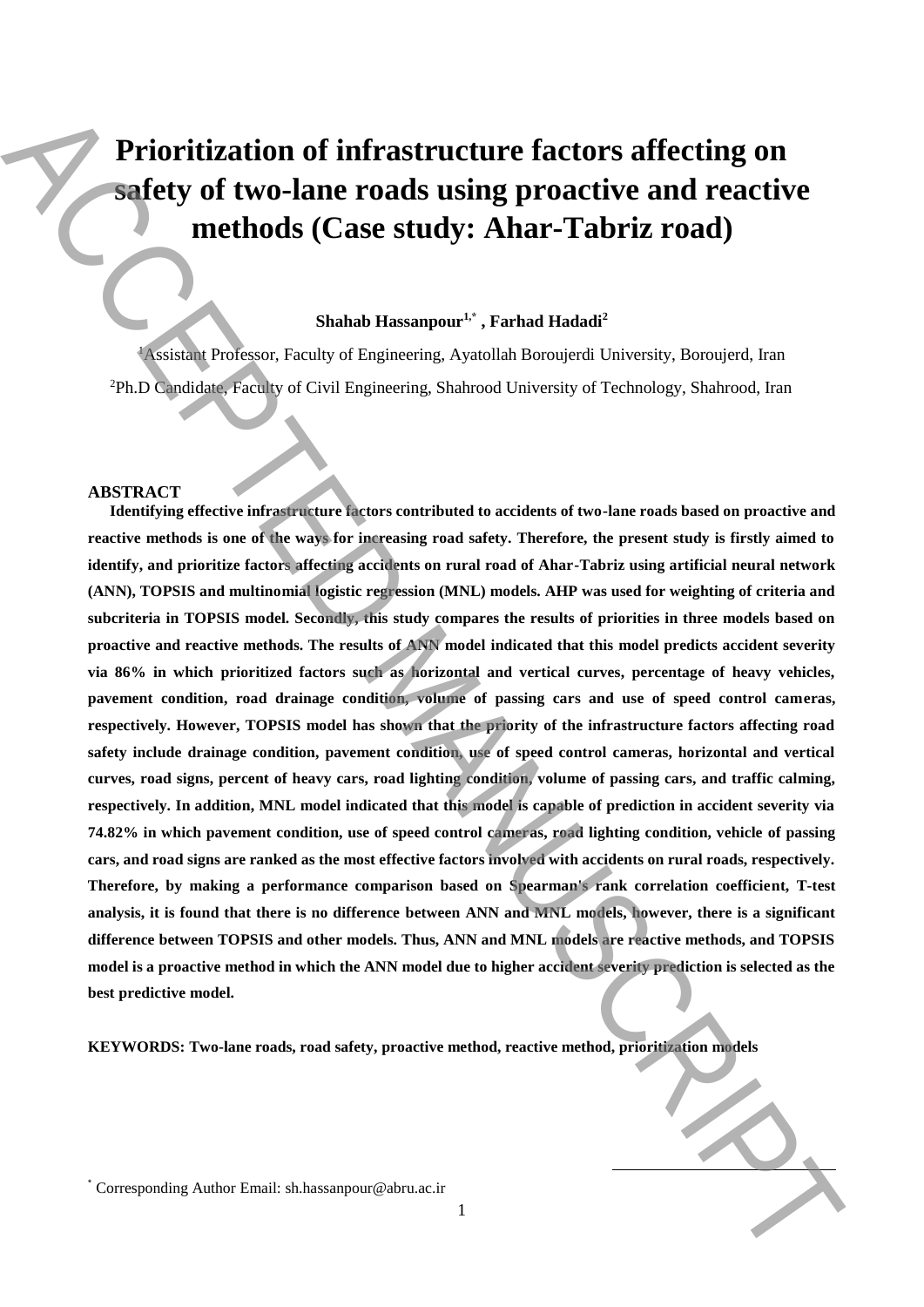## **1. Introduction**

Road safety is one of the most challenging issue in the world which has been considered by many road safety organizations. The recent decade in the world focuses on reducing number of accidents which is called the decade of action for safety. According to the WHO report, annually 1.52 million people are killed by road traffic accidents [1]. In Iran, recently road traffic accidents have been increased significantly in two-lane roads. Regarding this fact, safety researchers and engineers have attempted to identify the influencing factors on accidents by means of reactive and proactive methods for improvement of road safety regarding the accident and observation approaches, respectively [2]. Other studies show that infrastructure factors on roads such as pavement condition, traffic calming, horizontal and vertical curves, road drainage condition, road lighting condition, volume of passing cars, road signs, use of speed control cameras, and percentage of heavy vehicles are identified as the most affecting factors on accident severity in road segments [3-4]. In addition to these studies, two approaches have been proposed by safety researchers for identifying and prioritizing factors contributed to road accidents based on proactive and reactive methods. Proactive methods or observation – based methods refer to models which are questionnaire based study and multicriteria decision making (MCDM) models have appropriate performance for prioritizing the most causative infrastructure factors on accidents in roads [5]. However, other studies focused on applying reactive approach or accident – based approach such as ANN, and logistic regression models for identifying and prioritizing the most influencing factors on accidents in roads regarding accident dataset. The results indicated that accident-based models are the best predictive models for severity prediction in accident-prone segments and prioritizing important factors contributed to accident frequency [6]. Therefore, in order to reduce number of accidents in accident-prone segments and increase safety in two-lane roads, the present study is first aimed to examine infrastructure factors contributed to accident severity such as property damage only (PDO), injury, and fatality in Ahar-Tabriz road based on the accident dataset from 2016 to 2019. Second, it's aimed to prioritize infrastructure factors contributed to accident severity by means of reactive approach associated with accidentbased method such as artificial neural network (ANN) and multinomial logistic (MNL) models and proactive method including TOPSIS model associated with observation-based approach. At the end, a performance comparison based on Spearman's rank correlation coefficient, T-test analysis is taken into consideration for selecting the best predictive model. **1.** Interesting the most observation of the most of the most of the most of the most of the most of the most of the most of the most of the most of the most of the most of the most of the most of the most of the most of

### **2. Methodology**

In order to prioritize the infrastructure factors influencing on accident severity in Ahar-Tabriz road, the accident dataset include 846 accidents in which 561 accidents are related to PDO-injury and 285 accidents are belonged to

fatality from 2016 to 2019. Further, after examination of Ahar-Tabriz road, 45 homogenous segments with the same condition in each segment regarding the infrastructure variables are classified based on the number of accidents and geometric characteristics. Thus, regarding the accident severity and infrastructure variables, two approaches such as reactive method including ANN, and MNL models and proactive method such as TOPSIS model are proposed.

#### **2.1. ANN model**

ANN model is one of the most popular models in road accident severity prediction regarding factors contributed to accidents [6-7]. ANN consists of input layer, hidden layer, and output layer via training and testing dataset regarding the prediction performance. In order to apply this model for accident severity prediction based on the employed variables, root mean square error (RMSE) and sensitivity measures are used according to the dataset. Thus, the best ANN model is selected based on the minimum error and maximum prediction performance [7].

# **2.2. TOPSIS**

TOPSIS model is a MCDM model in which is based on the questionnaire survey and experts 'opinions in the field [5]. In this model, for weighting criteria and sub criteria considering the factors, Shannon entropy method or analytic hierarchy process (AHP) method are applied. Then, Likert's scale is taken into consideration for converting the qualitative measures to quantitative measures into the questionnaire survey for the experts [8].

# **2.3. MNL model**

MNL model is a probabilistic accident perdition model that is taken into consideration based on the variables employed in the model. Further, the probability values of the model depend on the independent variables. if the probability has values less than 0.5, the accident severity is PDO-injury. However, for values higher than 0.5, the accident severity is fatality [9].

## **3. Results and Discussion**

After applying the proposed models in prioritizing the infrastructure factors contributed to road accidents, the results of each model are described as follows.

# **3.1. ANN model**

The ANN models for selecting the optimum number of variables regarding the RMSE and sensitivity analysis are made among ANN models including the structure of A and B via 70% training, 15% testing, and 15%, and 600% training, 20% testing, and 20% validation,